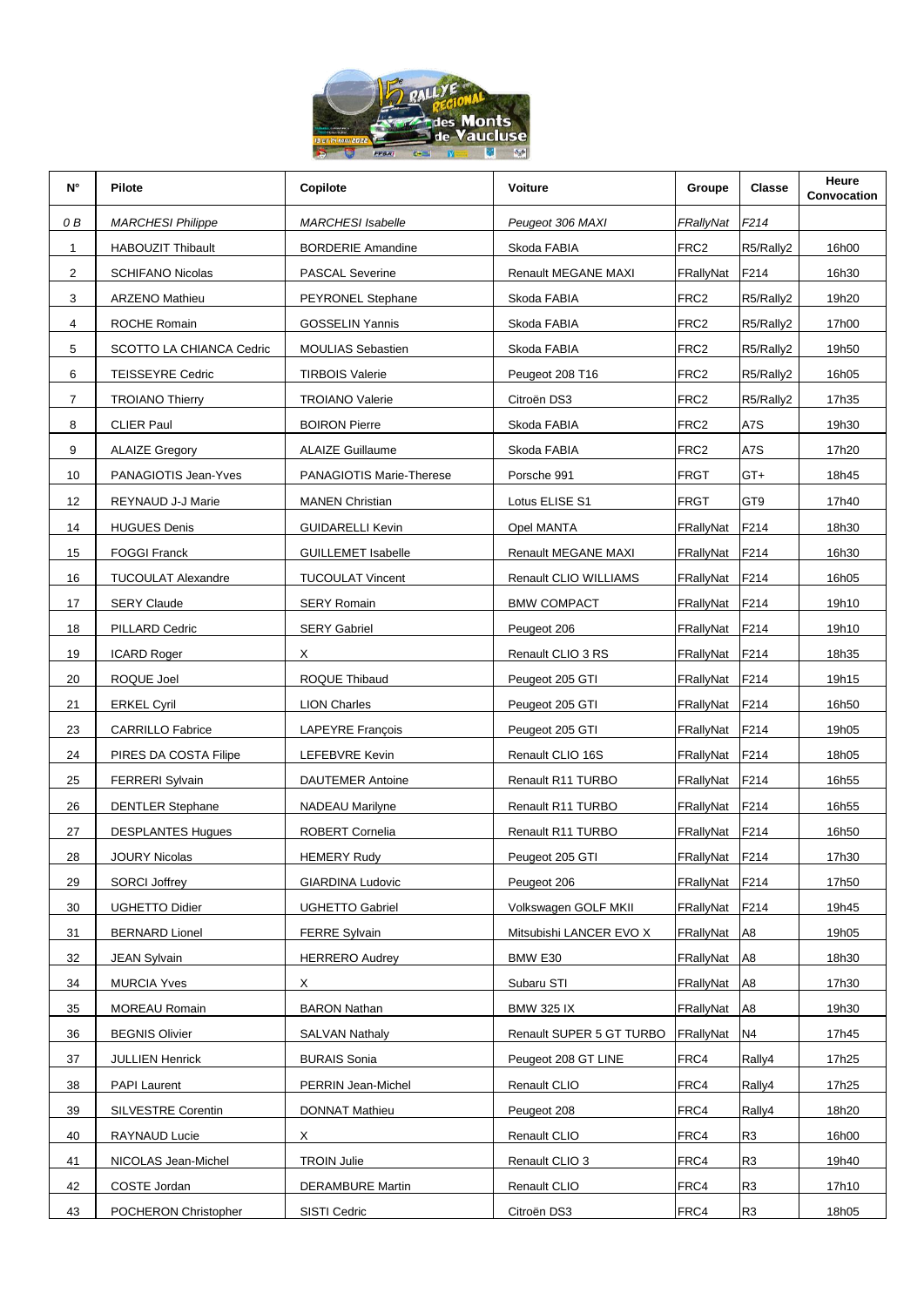| N° | <b>Pilote</b>              | Copilote                           | Voiture                | Groupe | <b>Classe</b>  | Heure<br>Convocation |
|----|----------------------------|------------------------------------|------------------------|--------|----------------|----------------------|
| 44 | <b>FOLACCI Sebastien</b>   | <b>BOURGEOIS SIMONPIERI Serena</b> | Citroën SAXO KIT CAR   | FRC4   | A6K            | 16h10                |
| 45 | MASCLAUX Jimmy             | <b>BERNAC Daren</b>                | Peugeot 206 XS         | FRC4   | A6K            | 16h40                |
| 46 | <b>BLAIS Cedric</b>        | <b>DORE Alexis</b>                 | Peugeot 206 XS         | FRC4   | A6K            | 19h55                |
| 47 | PAROLA Eric                | <b>PARTY Frederic</b>              | Peugeot 206 XS         | FRC4   | A6K            | 17h55                |
| 48 | <b>MERARD Pierrick</b>     | <b>GOSSELIN Benoit</b>             | Renault CLIO           | FRC4   | A6K            | 16h45                |
| 49 | <b>LAFOND Stive</b>        | LAFOND Kylian                      | Peugeot 208            | FRC4   | R <sub>2</sub> | 17h45                |
| 50 | <b>FORTUNATO Frederic</b>  | <b>ELLENA Sebastien</b>            | Ford FIESTA R2T        | FRC4   | R <sub>2</sub> | 19h50                |
| 51 | PEYNE Christophe           | <b>PEYNE Romain</b>                | Peugeot 208 VTI        | FRC5   | R <sub>2</sub> | 16h10                |
| 52 | <b>GIRAUD Didier</b>       | PARRAUD Manon                      | Citroën C2             | FRC4   | R <sub>2</sub> | 18h55                |
| 53 | ROMERO Matthias            | ROMERO Pascal                      | Peugeot 208            | FRC4   | R <sub>2</sub> | 18h40                |
| 54 | PEYRE Jean-Jacques         | <b>PEYRE Marion</b>                | Citroën C2 R2          | FRC4   | R <sub>2</sub> | 18h00                |
| 55 | <b>CHERIOT Cyril</b>       | PONTAL Thomas                      | Citroën C <sub>2</sub> | FRC4   | R <sub>2</sub> | 18h10                |
| 56 | <b>BONNET Frederic</b>     | <b>LAFONT Alexis</b>               | Citroën SAXO           | FRC4   | F213           | 18h35                |
| 57 | PAYAN Luc                  | <b>PAYAN Charlotte</b>             | Peugeot SAXO           | FRC4   | F213           | 17h05                |
| 58 | <b>BOYER Nicolas</b>       | NAVARRO Marie-France               | Peugeot 205            | FRC4   | F213           | 17h40                |
| 59 | <b>TABUSSE Sylvain</b>     | <b>TABUSSE Manuela</b>             | Citroën SAXO VTS       | FRC4   | F213           | 16h45                |
| 60 | FERREIRA Joao              | <b>MICHELI Marina</b>              | Peugeot 206 XS         | FRC4   | F213           | 19h45                |
| 61 | MOLINATTI Benjamin         | <b>TROMEL Frank</b>                | Volkswagen POLO        | FRC4   | F213           | 17h05                |
| 62 | <b>TORRES Carlos</b>       | <b>DEVAUX Thierry</b>              | Citroën C2 GT          | FRC4   | F213           | 16h15                |
| 63 | <b>BARTHELEMY Gilles</b>   | <b>JEAN Clement</b>                | Peugeot 205 GTI        | FRC4   | F213           | 19h40                |
| 64 | <b>GANICHOT Nicolas</b>    | <b>TASTEVIN Marc</b>               | Peugeot 106 RALLYE     | FRC4   | F213           | 19h00                |
| 65 | <b>BRUHAMMER Adrien</b>    | <b>BRUHAMMER Chloe</b>             | Peugeot 106            | FRC4   | F213           | 17h20                |
| 66 | DI IORIO Mario             | DI IORIO Martine                   | Peugeot 206XS          | FRC4   | F213           | 18h15                |
| 67 | <b>MOCELLIN Fabrice</b>    | <b>BRUN Olivier</b>                | Peugeot 206 RC         | FRC4   | A7             | 16h40                |
| 68 | MANGEMATIN Jeremy          | ROGNON Guillaume                   | Renault CLIO WILLIAMS  | FRC4   | A7             | 18h45                |
| 69 | SILVESTRE Christophe       | <b>CHARDON Florian</b>             | Renault CLIO           | FRC4   | A7             | 18h20                |
| 70 | <b>BONAVENTURE Patrick</b> | FERRIER Jonathan                   | Renault CLIO           | FRC4   | A7             | 17h50                |
| 71 | <b>BASSO Melanie</b>       | POLLINA Vivien                     | Renault CLIO           | FRC4   | A7             | 17h55                |
| 72 | <b>TOULON Stephane</b>     | <b>TROIANO Tony</b>                | Peugeot 306 S16        | FRC4   | A7             | 17h00                |
| 73 | <b>TAFFIN Thomas</b>       | <b>GASTALDI Eric</b>               | Peugeot 206            | FRC4   | A7             | 18h15                |
| 74 | <b>BARTHALOIS Remi</b>     | <b>DELAIR Emeline</b>              | Renault CLIO RS        | FRC4   | N3             | 19h55                |
| 75 | <b>TYMRAKIEWICZ Cédric</b> | VENDRELL Dylan                     | Clio Ragnotti          | FRC4   | N <sub>3</sub> | 19h55                |
| 76 | <b>BAUER Christophe</b>    | DOURDOU Anne                       | Renault CLIO RAGNOTTI  | FRC4   | N3             | 16h25                |
| 77 | GAILLARD Leo               | <b>GAILLARD Serge</b>              | Peugeot 206 RC         | FRC4   | N3             | 20h00                |
| 78 | <b>BERTRAND Romain</b>     | <b>MARTINEZ Cedric</b>             | Renault CLIO           | FRC4   | N <sub>3</sub> | 19h35                |
| 79 | <b>COMBE Olivier</b>       | <b>GIDEL Morine</b>                | Ford FIESTA ST         | FRC4   | N3             | 19h15                |
| 80 | REXACH AMBROSIONI Sophie   | <b>SEGUIN Anthony</b>              | Peugeot 106            | FRC4   | A6             | 18h50                |
| 81 | <b>SANTINI Jerome</b>      | <b>SANTINI Clement</b>             | Citroën SAXO VTS       | FRC4   | A6             | 16h35                |
| 82 | JACQUES Leo                | SAORIN Sulyvan                     | Peugeot 106            | FRC4   | A6             | 19h00                |
| 83 | ROUQUETTE Sylvain          | <b>MERCIER Marjorie</b>            | Renault CLIO           | FRC5   | Rally5         | 17h35                |
| 84 | <b>CHAIX Matthieu</b>      | <b>LEROUX Vincent</b>              | Citroën AX             | FRC5   | F212           | 18h00                |
| 85 | <b>VITELLARO Philippe</b>  | POLSINELLI Jeremy                  | Peugeot 106            | FRC5   | F212           | 18h10                |
| 86 | <b>ROSTAING Geoffray</b>   | X                                  | Peugeot 106 RALLYE     | FRC5   | A5             | 17h15                |
| 87 | <b>FARAUD Jeremy</b>       | <b>RAINERI Clement</b>             | Peugeot 106 S16        | FRC5   | N2             | 18h40                |